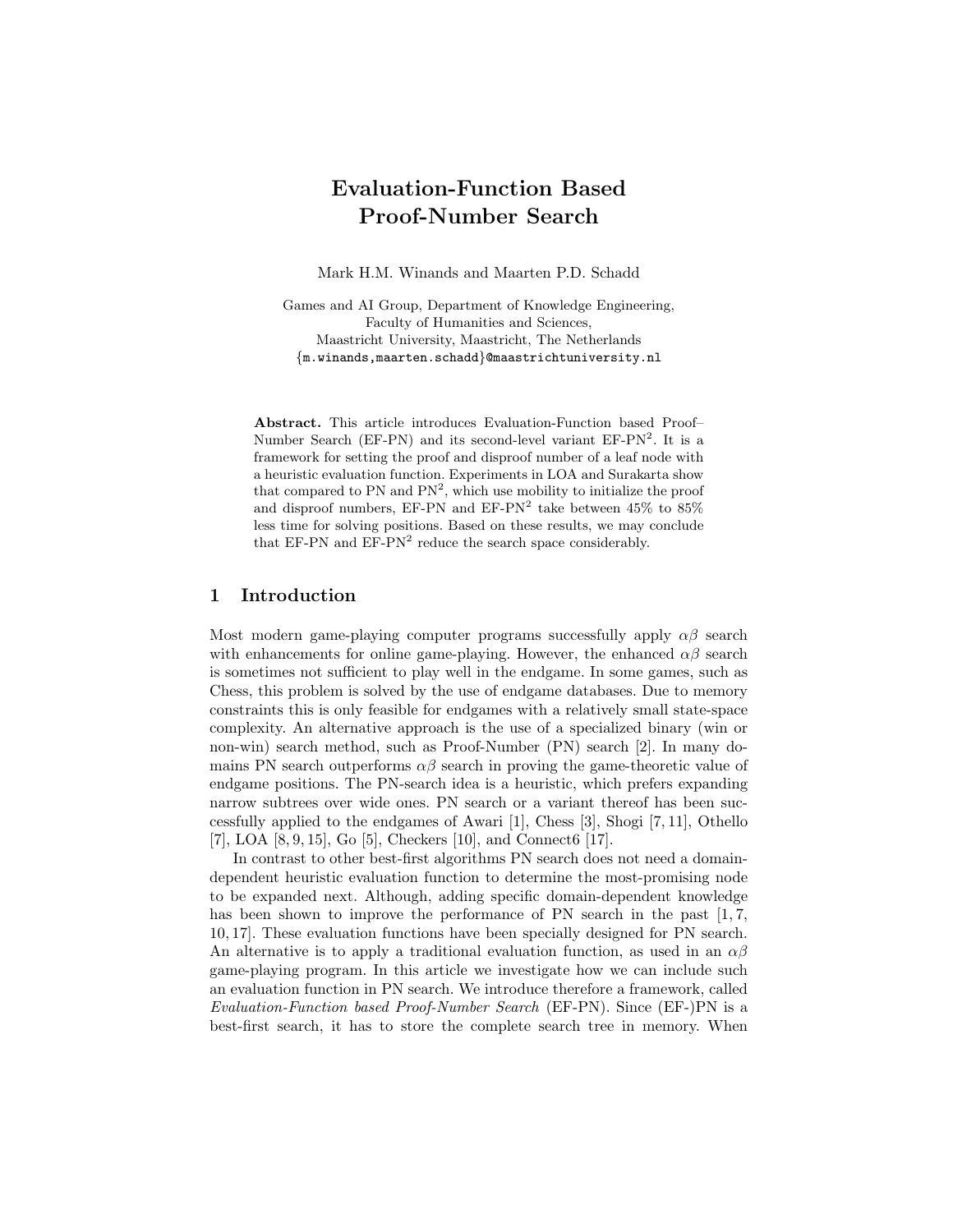the memory is full, the search has to end prematurely. To test the framework for harder problems, we apply it to  $PN^2$  (subsequently called  $EF-PN^2$ ). In the article, we test EF-PN and EF-PN<sup>2</sup> in  $(6 \times 6)$  LOA and Surakarta.

The article is organized as follows. In Sect. 2 we discuss PN and  $PN<sup>2</sup>$  search. Next, we propose EF-PN search in Sect. 3. Subsequently, we test EF-PN and its second-level variant  $EF-PN^2$  for the game of LOA and Surakarta in Sect. 4. Finally, Sect. 5 gives conclusions and an outlook on future research.

# 2 Proof-Number Search

In this section, we give a short description of PN search (Subsect. 2.1) and  $PN<sup>2</sup>$ search (Subsect. 2.2).

# 2.1 PN Search

Proof-Number (PN) search is a best-first search algorithm especially suited for finding the game-theoretic value in game trees [1]. Its aim is to prove the correct value of the root of a tree. A tree can have three values: true, false, or unknown. In the case of a forced win, the tree is proved and its value is true. In the case of a forced loss or draw, the tree is disproved and its value is false. Otherwise the value of the tree is unknown. As long as the value of the root is unknown, the mostpromising node is expanded. In contrast to other best-first algorithms PN search does not need a domain-dependent heuristic evaluation function to determine the most-promising node [2]. In PN search this node is usually called the mostproving node. PN search selects the most-proving node using two criteria: (1) the shape of the search tree (the branching factor of every internal node) and (2) the values of the leaves. These two criteria enable PN search to treat game trees with a non-uniform branching factor efficiently.

Below we explain PN search on the basis of the AND/OR tree depicted in Fig. 1, in which a square denotes an OR node, and a circle denotes an AND node. The numbers to the right of a node denote the proof number (upper) and disproof number (lower). A *proof number*  $(pn)$  represents the minimum number of leaf nodes which have to be proved in order to prove the node. Analogously, a disproof number  $(dpn)$  represents the minimum number of leaf nodes that have to be disproved in order to disprove the node. Because the goal of the tree is to prove a forced win, winning nodes are regarded as proved. So, they have  $pn = 0$ and  $dpn = \infty$  (e.g., node *i*). Lost or drawn nodes are regarded as disproved (e.g., nodes f and k). They have  $pn = \infty$  and  $dpn = 0$ . Unknown leaf nodes have  $pn = 1$  and  $dpn = 1$  (e.g., nodes g, h, j, and l). The pn of an internal OR node is equal to the minimum of its children's proof numbers, since to prove an OR node it suffices to prove one child. The  $dpn$  of an internal OR node is equal to the sum of its children's disproof numbers, since to disprove an OR node all the children have to be disproved. The  $pn$  of an internal AND node is equal to the sum of its children's proof numbers, since to prove an AND node all the children have to be proved. The  $dpn$  of an AND node is equal to the minimum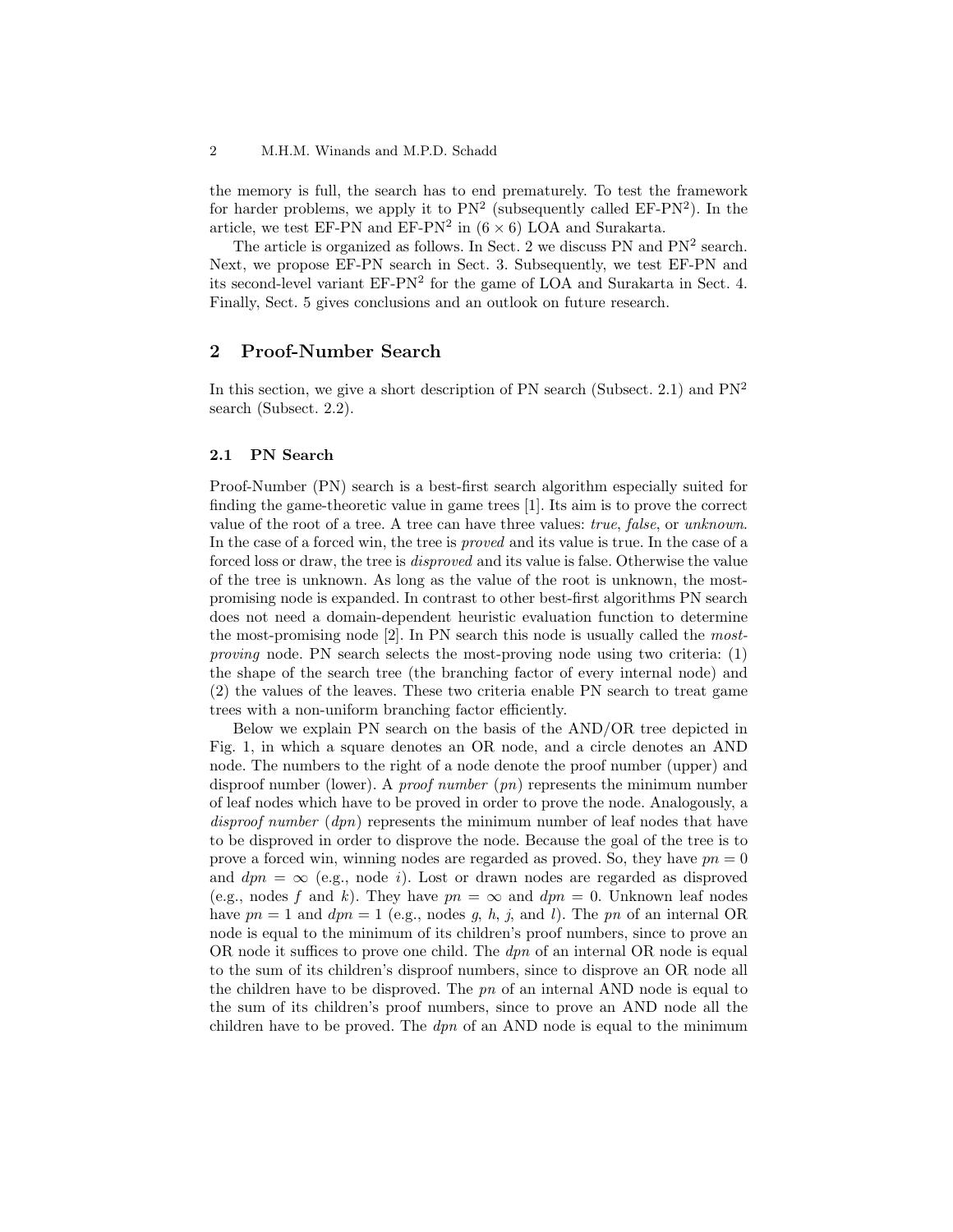

Fig. 1. An AND/OR tree with proof and disproof numbers

of its children's disproof numbers, since to disprove an AND node it suffices to disprove one child. The procedure of selecting the most-proving node to expand next is as follows. The algorithm starts at the root. Then, at each OR node the child with the smallest  $pn$  is selected as successor, and at each AND node the child with the smallest  $dpn$  is selected as successor. Finally, when a leaf node is reached, it is expanded (which makes the leaf node an internal node) and the newborn children are evaluated. This is called immediate evaluation. The selection of the most-proving node  $(j)$  in Fig. 1 is given by the bold path.

# 2.2 PN<sup>2</sup> Search

A disadvantage of PN search is that the complete search tree has to be stored in memory. When the memory is full, the search process has to be terminated prematurely. A partial solution is to delete proved or disproved subtrees [1]. To overcome the memory problem of PN search, depth-first variants such as PN\* [11], PDS [6], and df-pn [7] were proposed. They use multiple-iterative deepening to transform the best-first search into a depth-first search. However, due to the overhead of the re-searches, these depth-first variants can only function properly by using a transposition table and garbage collection [6, 7]. An alternative to these depth-first variants is  $PN^2$  [1, 4]. It is a straightforward extension of PN search. PN<sup>2</sup> performs two levels of PN search, one at the root and one at the leaves of the first level. Although  $PN<sup>2</sup>$  uses far less memory than PN search [1], it does not fully overcome the memory obstacle. For the test positions used in this paper,  $PN<sup>2</sup>$  does not run out of memory.

As mentioned before,  $PN^2$  consists of two levels of PN search. The first level consists of a regular PN search  $(PN_1)$ , which calls a PN search at the second level  $(PN_2)$  for an evaluation of the most-proving node of the  $PN_1$ -search tree.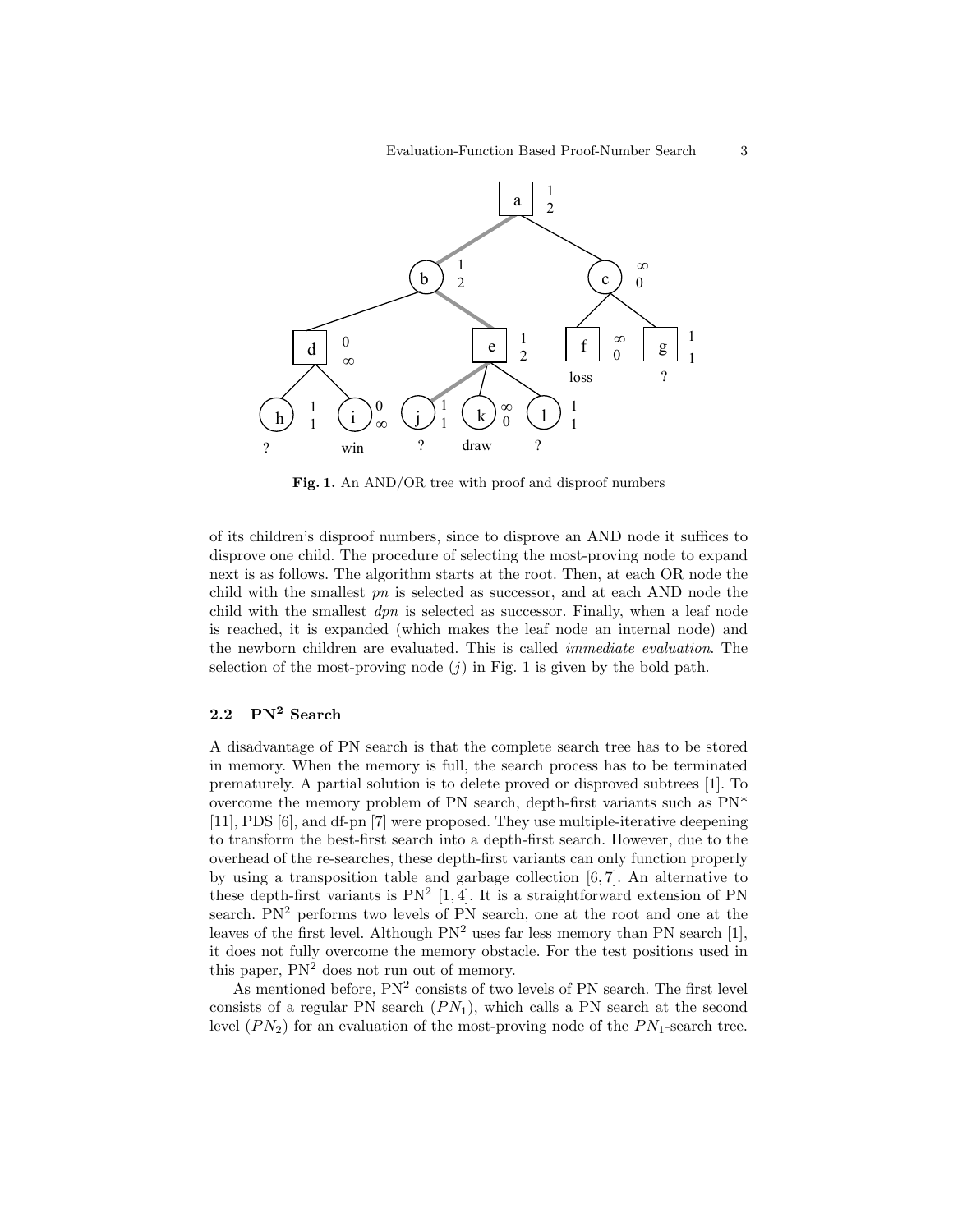In our implementation, the number of nodes  $y$  in a  $PN_2$ -search tree is restricted to the size of the  $PN_1$  tree and the number of nodes which can still be stored in memory. The formula to compute  $y$  is:

$$
y = min(x, M - x) , \t\t(1)
$$

with  $x$  being the size of the first-level search and  $M$  the maximum number of nodes to be stored in memory. The  $PN<sub>2</sub>$  search is stopped when its number of nodes stored in memory exceeds  $y$  or the subtree is (dis)proved. After completion of the  $PN_2$  search, the children of the root of the  $PN_2$ -search tree are preserved, but their subtrees are removed from memory. The children of the most-proving node (the root of the  $PN_2$ -search tree) are not immediately evaluated by a second-level search; evaluation of such a child node happens only after its selection as most-proving node. This is called delayed evaluation. We remark that for  $PN_2$ -search trees immediate evaluation is used.

As we have pointed out in Subsect. 2.1, proved or disproved subtrees can be deleted. If we do not delete proved or disproved subtrees in the  $PN<sub>2</sub>$  search, the number of nodes searched is the same as y; otherwise we can continue the search longer. In our implementation, we do delete the subtrees in the  $PN<sub>2</sub>$  search. This gives the  $PN^2$  search a speedup of  $10\%$  [12].

# 3 Initializing Proof and Disproof Numbers

In the previous section we saw that  $pn$  and  $dpn$  are each initialized to unity in the unknown leaves. However, this approach is rather naive. There are better ways of initializing the  $pn$  and  $dpn$ , such that the performance of PN search is increased. In Subsect. 3.1 we discuss initialization techniques proposed in the past. Next, we introduce our evaluation-function based approach in Subsect. 3.2.

### 3.1 Alternative Initialization Techniques

Several techniques for initializing the pn and dpn were introduced in the past. One of the most effective techniques, proposed by Allis [1], is taking the branching factor, i.e., the mobility of the moving player in the leaf into account. The idea is that mobility an important characteristic for most games (e.g., Give-Away-Chess [1], Chess [3], LOA [12]). For an OR node, the pn and dpn are set to 1 and n (and the reverse for an AND node), where  $n$  is the number of legal moves. The advantage of this technique is that it does not need domain knowledge to be effective. In games such as Give-Away-Chess or LOA an improvement of a factor 6 has been reported [1, 12]. However, when computing the number of moves is relatively expensive or mobility is not important for a game, it may not lead to any improvement.

An alternative to mobility is to use a domain-specific heuristic evaluation function. For instance, Allis [1] took material into account to set the variables in Awari. Nagai [7] applied a pattern-based approach in his Othello df-pn program. In Tsume-Go, Kishimoto and Müller  $[5]$  initialized the pn and dn for the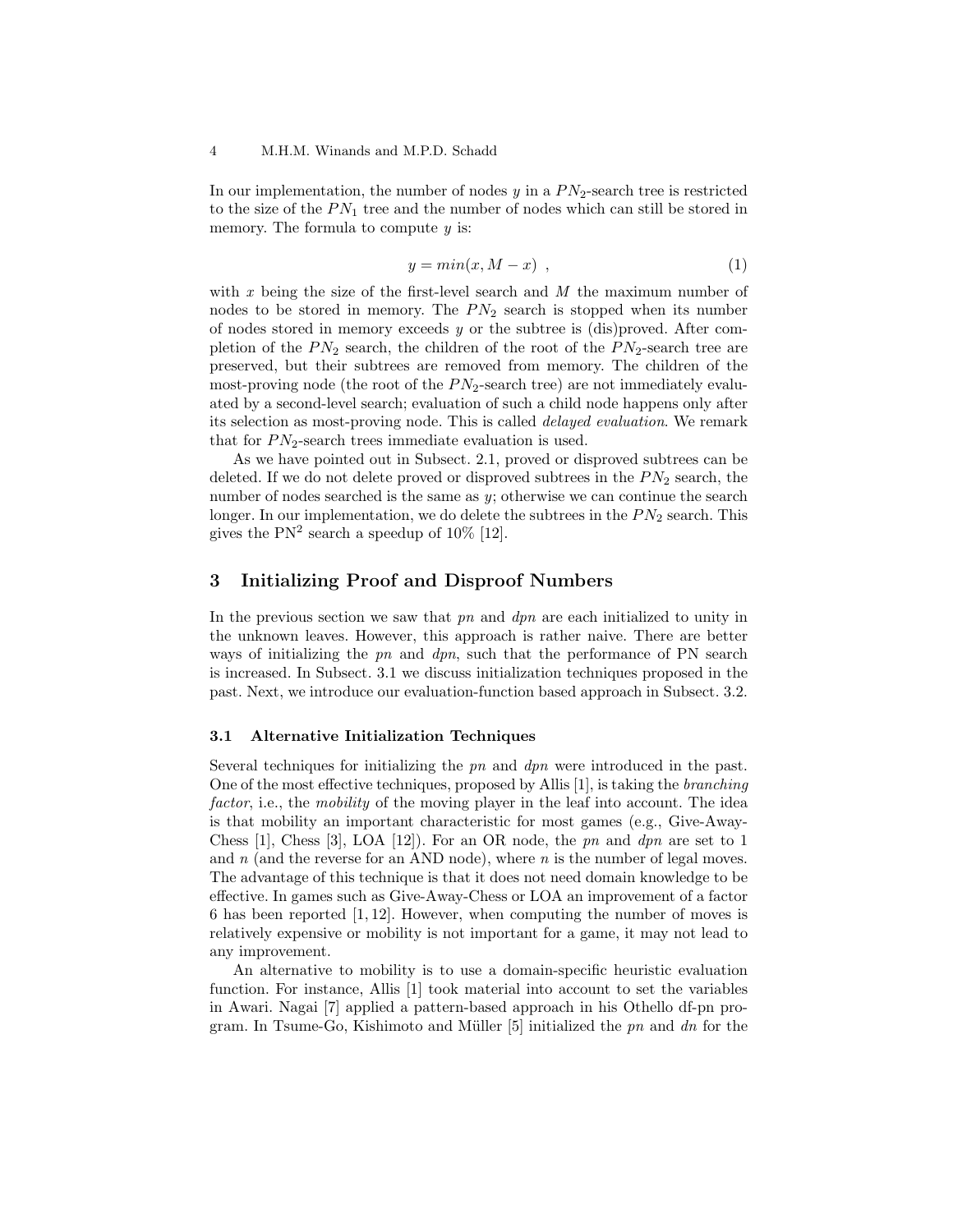defending player by approximating the minimum number of successive defender moves to create two eyes. For the attacking player the  $pn$  and  $dn$  were set to the estimated number of moves to create a dead shape. These approaches have generally in common that instead of applying a complicated and expensive positional evaluation function as used by an  $\alpha\beta$  program, they apply a simpler (and computationally inexpensive) evaluation function that is more suitable for PN search. These evaluation functions have a smaller number of features than their  $\alpha\beta$  counterpart. However, finding the right set of features may be complicated (e.g., as seen in Checkers [10]). Moreover, for some games a large set of features has to be considered, making the evaluation function more difficult to construct (e.g., LOA [12]). An option is then to use a traditional positional evaluation function – possibly available in an existing  $\alpha\beta$  program – instead.

# 3.2 Evaluation-Function Based Proof-Number Search

As discussed before, an option is to apply a traditional positional evaluation function to set pn and dn. Applying such an evaluation function evaluation raises three issues. (1) They take too much time. The reduction of nodes per second outweighs the benefit of a smaller search tree. (2) They violate the assumption that the pn and dpn are lower bounds on the effort required to solve the tree [1]. The positive influence of different initializations may at the same time result in negative effects. Allis [1] found that for some games (e.g., Othello) it is necessary to perform a large number of experiments to fine-tune the initialization process. (3) They may ignore the benefit of taking the mobility into account. A general purpose evaluation function may not give enough weight to mobility and therefore be outperformed by simply counting the number of moves.

To tackle these three issues we propose Evaluation-Function based Proof-Number Search (EF-PN). Regarding (1), we only evaluate a node when it is expanded. We use its evaluation score to initialize its newborn children. Regarding  $(2)$ , we squash the evaluation score by using a *step function*. This reduces the risk of overestimating the  $pn$  and  $dpn$ . This idea is similar to Nagai's [7], who used a *sigmoid function* to squash the evaluation scores in Othello. During the course of our research, we did not observe much difference between the performance of the two functions. Regarding (3), we multiply the evaluation score with the number of moves  $n$  available in the leaf node. For an OR leaf node, this multiplication is used to set its  $dpn$ , while for an AND leaf node, this multiplication is used to set its pn.

The initialization rule for an OR node  $i$  is now as follows:

$$
pn_i = 1 + a \cdot (1 - step(eval(p))), \qquad (2)
$$

$$
dpn_i = n_i + n_i \cdot b \cdot (1 + step(eval(p))), \tag{3}
$$

where a and b are two parameters to be tuned, p the parent node, eval() the evaluation function, and  $step()$  the step function. The evaluation score is positive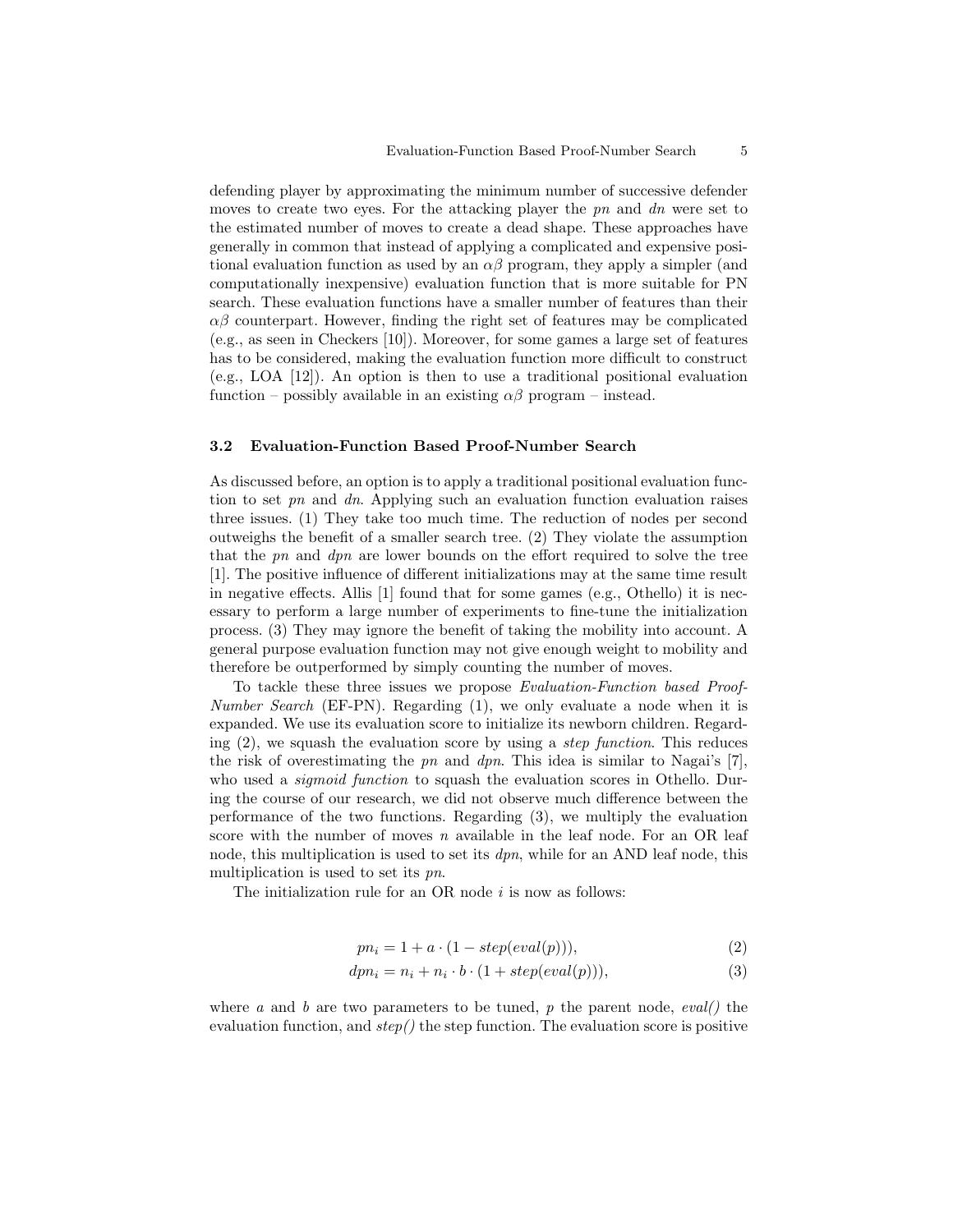when the OR player is ahead, and negative when the AND player is ahead. Initialization for an AND node  $i$  is done in a similar way:

$$
pn_i = n_i + n_i \cdot b \cdot (1 - step(eval(p))), \tag{4}
$$

$$
dpni = 1 + a \cdot (1 + step(eval(p))). \qquad (5)
$$

Finally, the step function is as follows:

$$
step(x) = \begin{cases} -1, & x \le -t \\ 0, & -t < x < t \\ 1, & x \ge t \end{cases} \tag{6}
$$

where  $t$  is a parameter that indicates a decisive winning advantage (e.g., a Rook ahead in Chess).

The behavior of the above framework is as follows. In an OR node, when the OR player has a substantial advantage the pn is 1 and the dpn is  $(2b + 1) \cdot n$ . When the AND player has a substantial advantage the pn is  $2a + 1$  and the dpn is n. Otherwise the pn is  $a+1$  and the dpn is  $(b+1)\cdot n$ . In an AND node, when the OR player has a substantial advantage the pn is n and its  $dpn$  is  $2a + 1$ . When the AND player has a substantial advantage the pn is  $(2b+1)\cdot n$  and the *dpn* is 1. Otherwise the pn is  $(b+1) \cdot n$  and the *dpn* is  $a+1$ .

# 4 Experiments

In this section we evaluate the performance of EF-PN and its second-level variant  $EF-PN<sup>2</sup>$ . First, we describe the test environment in Subsect. 4.1. Next, the  $EF$ -PN parameters a and b are tuned in Subsect. 4.2. Then, in Subsect. 4.3 PN,  $PN^2$ , EF-PN and EF-PN<sup>2</sup> are compared with each other in the game of LOA. Subsequently, Subsect. 4.4 matches  $PN^2$  and  $EF-PN^2$  against each other to solve  $6 \times 6$  LOA. Finally, we verify the results of EF-PN<sup>2</sup> in the game of Surakarta in Subsect. 4.5.

#### 4.1 Test Environment

All experiments were performed on an AMD Opteron 2.2 GHz computer. The algorithms were implemented in Java. Moreover, PN and PN<sup>2</sup> used mobility to initialize their leaf nodes. As test domains we used the games of LOA and Surakarta, which we explain below. The evaluation functions for LOA and Surakarta were taken from the programs MIA [16] and SIA [13], respectively. To speed up computation, opponent-independent evaluation-function features were cached [16].

LOA. Lines of Action (LOA) is a two-person zero-sum connection game with perfect information. It is played on an  $8 \times 8$  board by two sides, Black and White. Each side has twelve pieces at its disposal. The black pieces are placed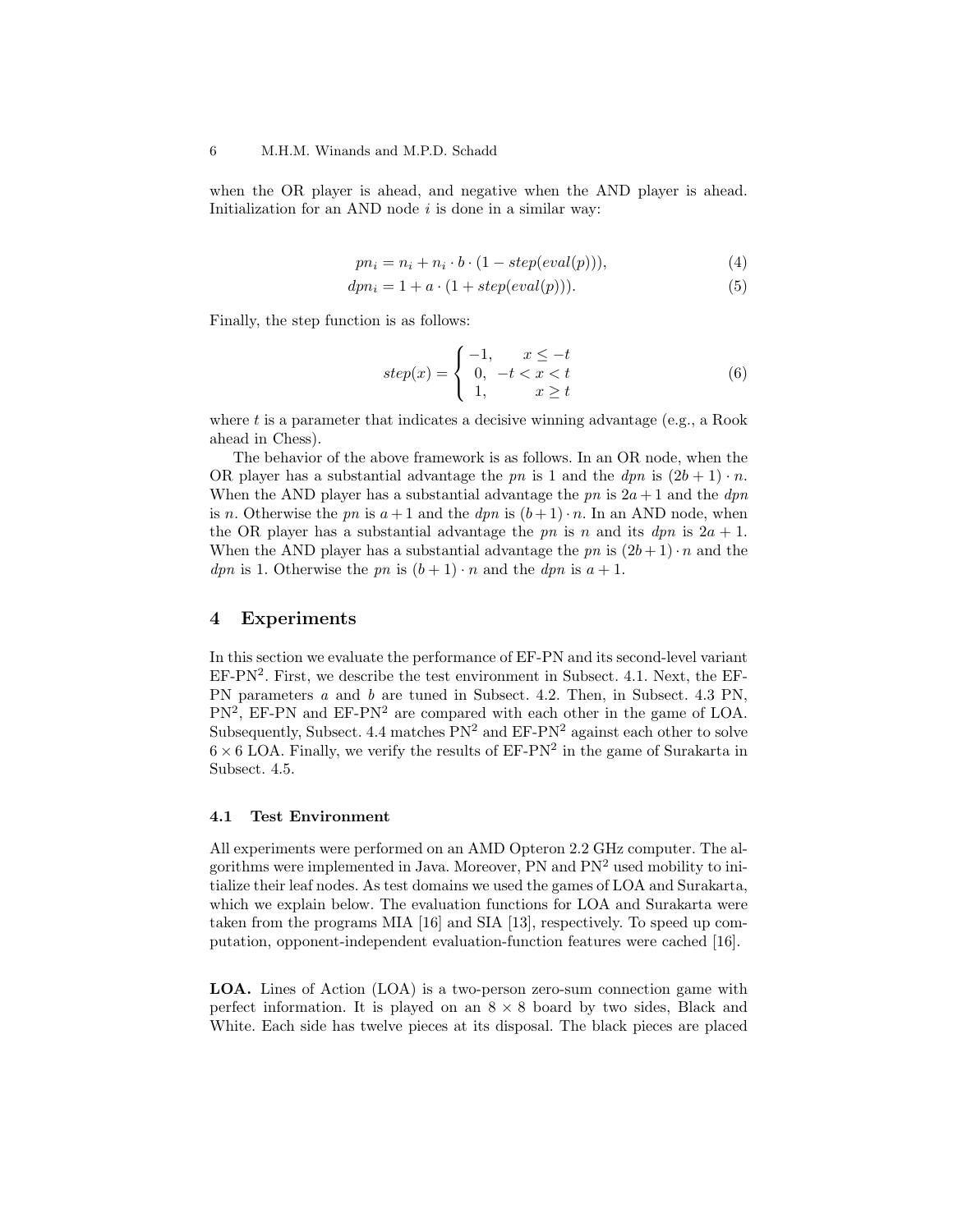

Fig. 2. (a) Initial LOA position. (b) Initial Surakarta position.

along the top and bottom rows of the board, while the white pieces are placed in the left- and right-most files of the board (see Fig. 2a). The players alternately move a piece, starting with Black. A piece moves in a straight line, exactly as many squares as there are pieces of either color anywhere along the line of movement. A player may jump over its own pieces, but not the opponent's, although opponent's pieces are captured by landing on them. The goal of the players is to be the first to create a configuration on the board in which all own pieces are connected in one unit. The connections within the unit may be either orthogonal or diagonal.

Surakarta. The game of Surakarta is an Indonesian board game that traditionally is played by using stones vs. shells, though other easily-distinguished sets of pieces may be used (e.g., Black and White in Fig. 2b). Players take turns moving one of their own pieces. In non-capturing moves, a piece travels - either orthogonally or diagonally - to a neighboring intersection. In a capturing move, a piece travels along a line, traveling over at least one loop, until it meets one of the opponent pieces. The captured piece is removed, and the capturing piece takes its place. The first player to capture all opponent's pieces wins.

# 4.2 Parameter Tuning

In the following series of experiments we tried to find the parameter setting  $(a)$ and b) of EF-PN, which gave the largest node reduction. A set of 333 LOA positions was used that every parameter setting could solve within the limit of 5,000,000 nodes searched. This set of positions is a subset of 488 LOA endgame positions,<sup>1</sup> which has been used frequently in the past [8, 9, 15]. Parameter a took the values of 0, 5, 10, 15, 20, 50, and 100, whereas parameter  $b$  took the values of  $0, 5, 10, 20, 50,$  and  $100$ . The t value was fixed to  $500$ , which indicates a considerable winning advantage in the MIA 4.5 evaluation function. In Fig. 3 the total number of nodes searched for each pair of parameters is given. The default PN result is given for comparison (cf. Def.).

 $1$  The test set of 488 LOA positions can be found at:

http://www.personeel.unimaas.nl/m-winands/loa/tscg2002a.zip.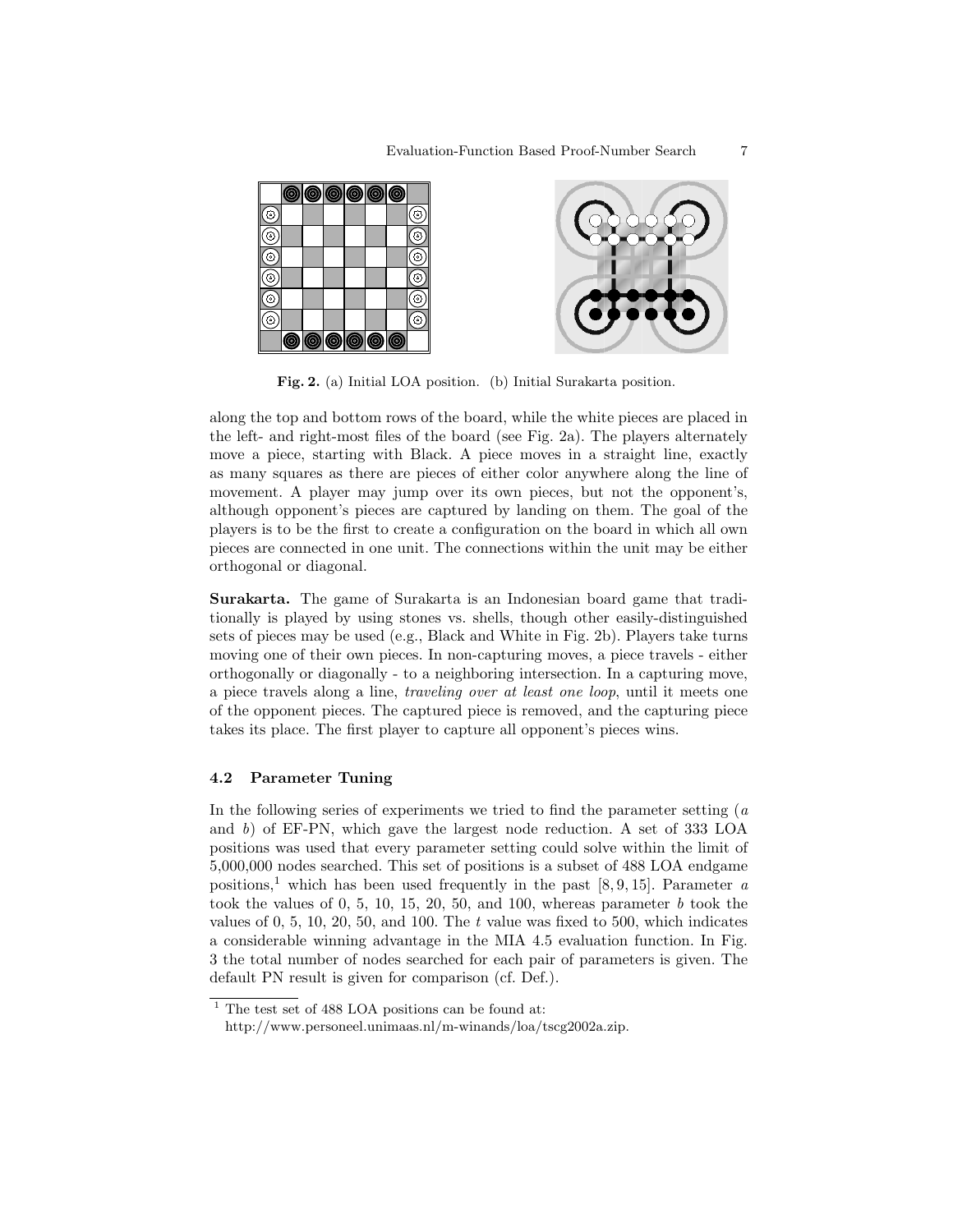

In Fig. 3 we see that parameter configurations  $(5, 5)$ ,  $(10, 5)$ ,  $(10, 10)$ ,  $(15, 5)$ ,  $(15, 20), (20, 5),$  and  $(20, 10)$  lead to a reduction of approximately 50% in nodes searched. Moreover, setting either  $a$  or  $b$  to 0 gives a reasonable reduction in nodes, but this reduction is considerably smaller than for the optimal parameter configurations. Finally, we remark that if the parameter a is set too small in comparison with b, e.g.,  $(0, 50)$ ,  $(0, 100)$ ,  $(1, 50)$ ,  $(1, 100)$ , or  $(5, 100)$ , EF-PN performs even worse than the regular PN.

### 4.3 Experiments in LOA

In this subsection we ran additional experiments in LOA to get a better insight in the performance of EF-PN. We not only compared EF-PN with PN, but also its two level-variant EF-PN<sup>2</sup> with PN<sup>2</sup>. For each algorithm, the maximum number of nodes stored in memory was 10,000,000 and the maximum number of nodes searched was 50,000,000. The EF-PN parameters  $a, b$ , and  $t$  were set to 20, 5, and 500, respectively.

In the first experiment of this subsection we compared EF-PN with PN-Naive (initializing pn and dn with 1), PN, and PN-Eval (applying an evaluation function in the leaf to set pn and dn). For PN-Eval, a step function with  $a = 20$ is used in the following way:  $pn = 1 + a \cdot (1 - step(eval(n))$  and  $dn = 1 + a \cdot$  $(1 + step(eval(n)))$ . We used the same set of 488 LOA endgame positions as in Subsect. 4.2. The results are given in Table 1. In the second column we see that 367 positions are solved by PN-Naive, 436 PN-Eval, 461 by PN, and 478 by EF-PN. In the third and fourth column the number of nodes and the time consumed are given for the subset of 367 positions, which the algorithms are able to solve. We observe that the performance of PN-Eval compared to PN and EF-PN is disappointing. PN-Eval only explores 60% fewer nodes and consumes 40% less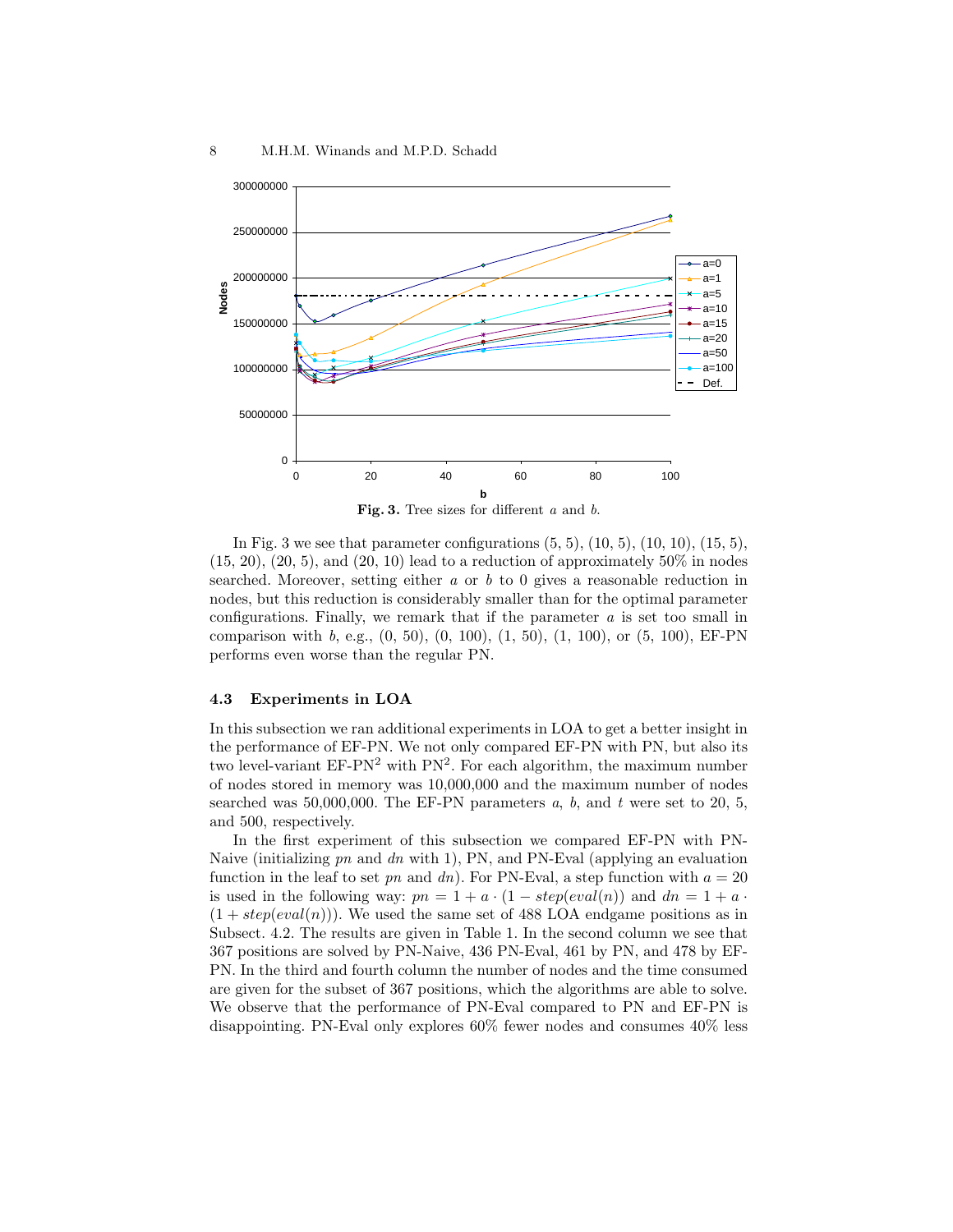|          | Algorithm $\#$ of positions solved | 367 positions |                              |
|----------|------------------------------------|---------------|------------------------------|
|          | (out of $488$ )                    |               | Total nodes Total time (ms.) |
| PN-Naive | 367                                | 1,336,925,805 | 1,195,800                    |
| PN-Eval  | 436                                | 540,954,044   | 737,503                      |
| PN       | 461                                | 162, 286, 551 | 198,092                      |
| EF-PN    | 478                                | 97,880,765    | 125,254                      |

Table 1. Comparing the search algorithms on 488 test positions

time than PN-Naive. On the contrary, PN and EF-PN solve more problems, and they explore considerably smaller trees than PN-Naive and PN-Eval. For the best variant, EF-PN, positions were solved thirteen times faster in nodes and almost ten times faster in CPU time than PN-Naive. Moreover, EF-PN used 40% fewer nodes and 35% less time than PN.

In the second experiment we tested the immediate variant of EF-PN, called IEF-PN. Instead of using the parent's evaluation score, this variant uses the evaluation score of the leaf node. In Table 2 we compare EF-PN with IEF-PN on a subset of 478 test positions, which both algorithms were able to solve. The table shows that IEF-PN searches the least number of nodes. However, EF-PN is between 15% to 20% faster in time than IEF-PN. Based on the results of Tables 1 and 2 we may conclude that EF-PN outperforms IEF-PN and PN in LOA.

In the third experiment we tested the performance of EF-PN's second-level variant  $EF-PN<sup>2</sup>$ . Table 3 gives the results of comparing PN,  $EF-PN$ ,  $PN<sup>2</sup>$ , and  $EF-PN<sup>2</sup>$  with each other. The table shows that 461 positions are solved by PN, 478 by PN<sup>2</sup>, 476 by EF-PN, and 482 by EF-PN<sup>2</sup>. The reason that PN and EF-PN solved less than their second-level variants is that they sometimes ran out of memory. In the third and fourth column the number of nodes and the time consumed are given for the subset of 459 positions, which all algorithms are able to solve. The results suggest that the evaluation-function approach is more beneficial for PN than for  $PN^2$ . EF-PN solves positions in 55% less time than PN, whereas  $EF-PN^2$  solves positions in 45% less time than  $PN^2$ . The difference in performance can be explained by the fact that the parameters were originally tuned for EF-PN. Finally, we remark that the overhead in CPU time of  $PN^2$ and  $EF-PN<sup>2</sup>$  compared to PN and  $EF-PN$  is 1.5 and 1.9, respectively.

PN<sup>2</sup> and EF-PN<sup>2</sup> are especially designed for harder problems, which PN or EF-PN cannot solve due to memory constraints. Since PN or EF-PN were able to solve most of the problems in the previous experiment, this set was not really appropriate for comparing  $PN^2$  and  $EF-PN^2$  with each other. We therefore performed a fourth experiment with a different set of LOA problems in an attempt to find more insights into the intricacies of these complex algorithms. In the

Table 2. Comparing EF-PN on 478 test positions

| Algorithm     | Total nodes | Total time (ms.) |
|---------------|-------------|------------------|
| <b>IEF-PN</b> | 328,748,918 | 655,512          |
| EF-PN         | 406,941,802 | 542,564          |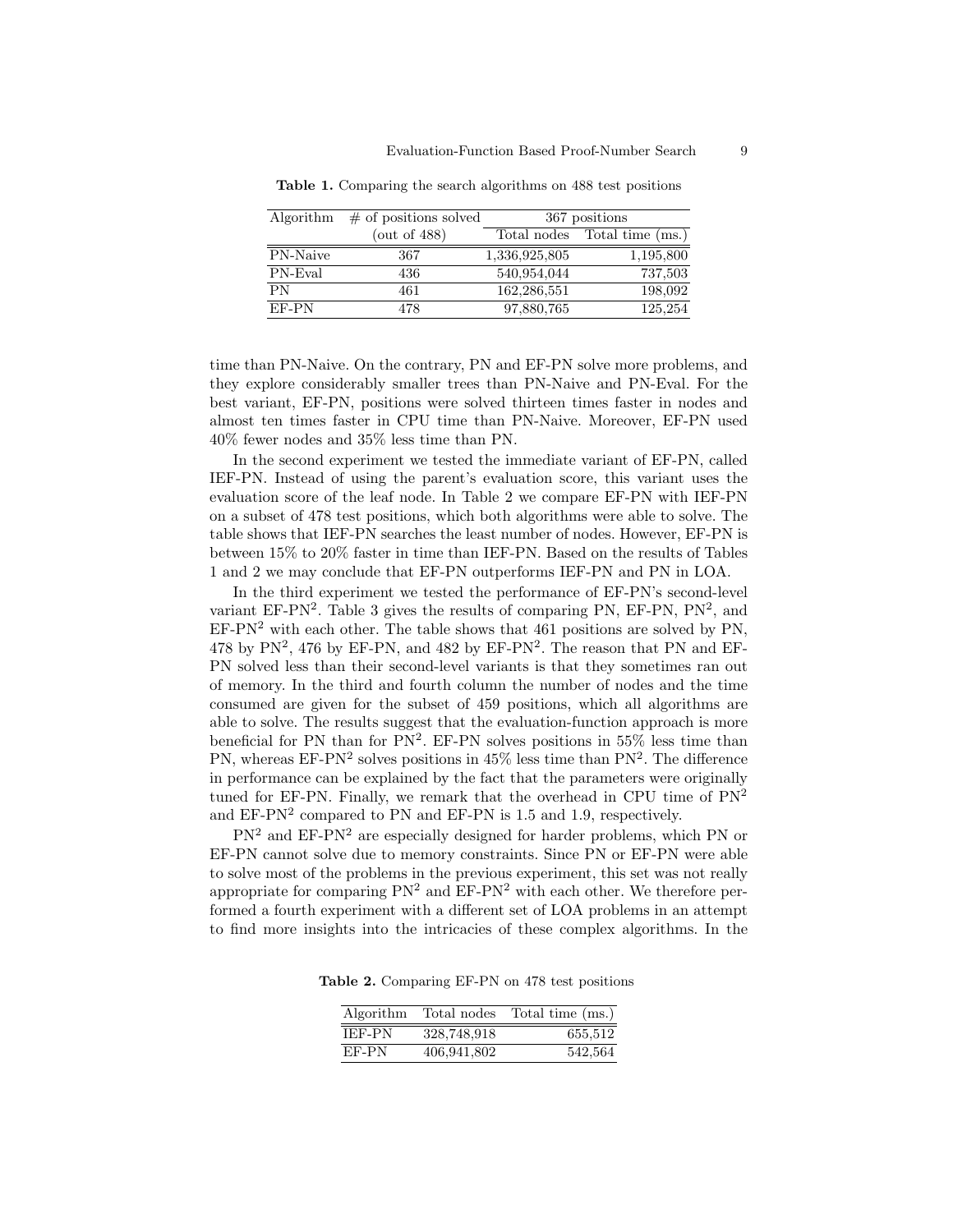#### 10 M.H.M. Winands and M.P.D. Schadd

| Algorithm       | $\#$ of positions solved | 459 positions |                              |
|-----------------|--------------------------|---------------|------------------------------|
|                 | (out of $488$ )          |               | Total nodes Total time (ms.) |
| $\overline{PN}$ | 461                      | 599,272,821   | 748,219                      |
| EF-PN           | 478                      | 256, 151, 258 | 328,008                      |
| $PN^2$          | 476                      | 1,069,663,432 | 1,124,973                    |
| $EF-PN2$        | 482                      | 546,398,711   | 636,154                      |

Table 3. Comparing (EF-)PN and (EF-)PN<sup>2</sup> on 488 test positions

Table 4. Comparing  $PN^2$  and  $EF-PN^2$  on 286 test positions

|          | Algorithm $\#$ of positions solved | 282 positions  |                              |
|----------|------------------------------------|----------------|------------------------------|
|          | (out of $286$ )                    |                | Total nodes Total time (ms.) |
| $PN^2$   | 282                                | 15,342,372,938 | 16,510,118                   |
| $EF-PN2$ | 286                                | 7,171,634,916  | 8,604,965                    |

fourth experiment  $PN^2$  and  $EF-PN^2$  are tested on a set of 286 LOA positions, which were on average harder than the ones in the previous test set.<sup>2</sup> In this context 'harder' means a longer distance to the final position (the solution), i.e., more time is needed. The conditions are the same as in the previous experiments except that the maximum number of nodes searched is set at 500,000,000. In Table 4 we see that  $PN^2$  solves 282 positions, and  $EF-PN^2$  solves all 286 positions. The ratio in nodes and time between  $PN^2$  and  $EF-PN^2$  for the positions solved by both (282) is roughly similar to the previous experiment. Based on these results, we may draw the conclusion that  $EF-PN^2$  is a better solver than  $PN^2$ .

# 4.4 Solving  $6 \times 6$  LOA

Because the mobility of an opponent is increased when playing a non-forcing move, PN search prefers to investigate the lines that confine the opponent the most. At the moment PN search has to solve a position where the solution requires mostly non-forcing moves, it does not perform well [3]. For PN search every move seems the same then. However, adding heuristic knowledge may guide PN search through these difficult situations. In the next experiment,  $PN<sup>2</sup>$  and EF-PN<sup>2</sup> were used to compute the game-theoretic value of  $6 \times 6$  LOA. Especially in the beginning of this game, there are hardly any forcing moves. We remark that this game was already solved by  $PN<sup>2</sup>$  in 2008 [14].

For this experiment, symmetry was taken into account to prevent redundancy. The parameter setting of  $E\text{F-PN}^2$  was the same as the previous subsection. The results are given in Table 5. The table reveals that applying  $EF-PN^2$ gives a reduction of 86% in nodes searched and a reduction of 85% in CPU time. Compared to the results in the previous subsection, this improvement is quite drastic and may be explained in the fact that  $EF-PN^2$  is better in tackling situations with non-forcing moves.

<sup>2</sup> The test set can be found at:

http://www.personeel.unimaas.nl/m-winands/loa/tscg2002b.zip.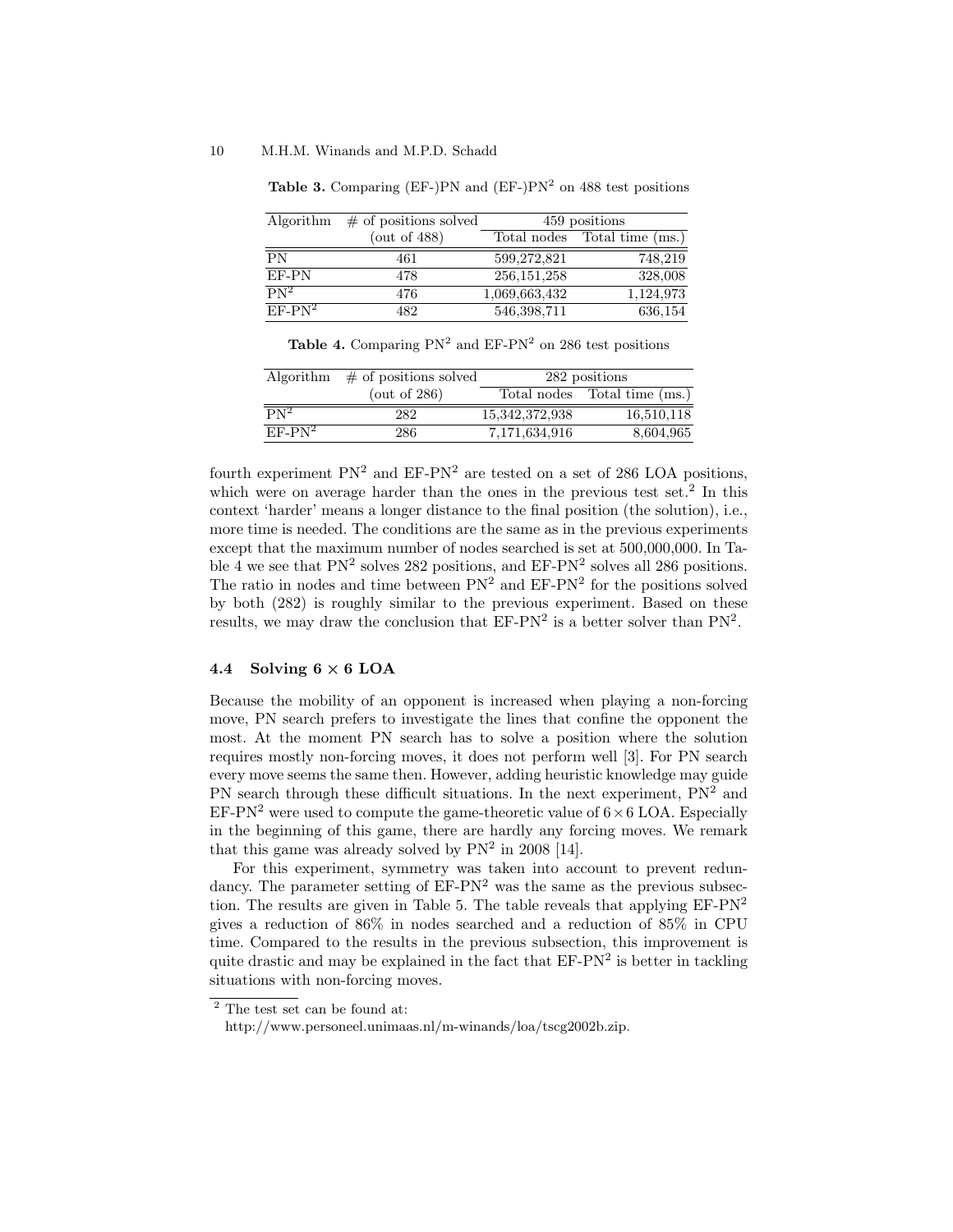| Algorithm                    |                    | Total nodes Total time (ms.) Outcome |                                |
|------------------------------|--------------------|--------------------------------------|--------------------------------|
| $\overline{\mathrm{PN}^2}$ . | 220, 375, 986, 787 |                                      | 350,194,664 Black Wins (b6-b4) |
| $EF-PN^2$                    | 31, 345, 495, 339  |                                      | 54,584,203 Black Wins (b6-b4)  |

**Table 5.** Solving  $6 \times 6$  LOA

# 4.5 Experiments in Surakarta

To investigate the performance of the framework in another domain than LOA, we compared  $PN<sup>2</sup>$  and  $EF-PN<sup>2</sup>$  with each other in the game of Surakarta. The maximum number of nodes searched was set to  $1,000,000,000$ . The t value was set to 2,000, which indicates a two-stones winning advantage in SIA. For the remainder, the setup was the same as in the previous experiments. The test set consisted of 30 positions.<sup>3</sup> In Table 6 we see that  $PN<sup>2</sup>$  solves 7 positions and  $EF-PN<sup>2</sup>$  13 positions. For the 7 positions both algorithms could solve,  $EF-PN<sup>2</sup>$ used almost 85% less CPU time than PN<sup>2</sup> . Although the number of 7 positions may appear small, the total size in nodes was comparable to the subset used in Table 3. We may therefore draw the conclusion that  $EF-PN^2$  is a better solver than  $PN<sup>2</sup>$  in Surakarta as well. Admittedly, a larger set is needed to determine the exact speedup.

Table 6. Comparing EF-PN and  $EF-PN^2$  in Surakarta

|          | Algorithm $\#$ of positions solved | 7 positions   |                              |
|----------|------------------------------------|---------------|------------------------------|
|          | (out of $30$ )                     |               | Total nodes Total time (ms.) |
| $PN^2$   |                                    | 1,469,130,908 | 1,481,190                    |
| $EF-PN2$ | 13                                 | 239, 265, 507 | 226,610                      |

# 5 Conclusion and Future Research

In this article we proposed Evaluation-Function based Proof-Number Search (EF-PN) and its second-level variant EF-PN<sup>2</sup>. It is a framework for initializing the proof and disproof number of a leaf node with a heuristic evaluation function. This heuristic evaluation function is only applied when the node is expanded. Its subsequent score is used to initialize the newborn children. To reduce the risk of overestimating the proof and disproof numbers, its evaluation score is squashed by using a step function. To take full advantage of mobility, the evaluation score is multiplied with the number of moves for initializing the disproof number in an OR node and the proof number in an AND node. Experiments in LOA and Surakarta show that EF-PN and EF-PN<sup>2</sup> use between  $45\%$  to  $85\%$  less time for solving than PN and  $PN^2$ . We may conclude that EF-PN and its second-level variant  $EF-PN<sup>2</sup>$  reduce the amount of time to solve a position considerably.

There are two directions for future research. First, it would be interesting to test EF-PN and  $E\text{F-PN}^2$  in other game domains where mobility is important and evaluation functions are good predictors but computationally expensive. A good

 $^3$  The test set can be found at:

www.personeel.unimaas.nl/m-winands/surakarta/CG2010.zip.